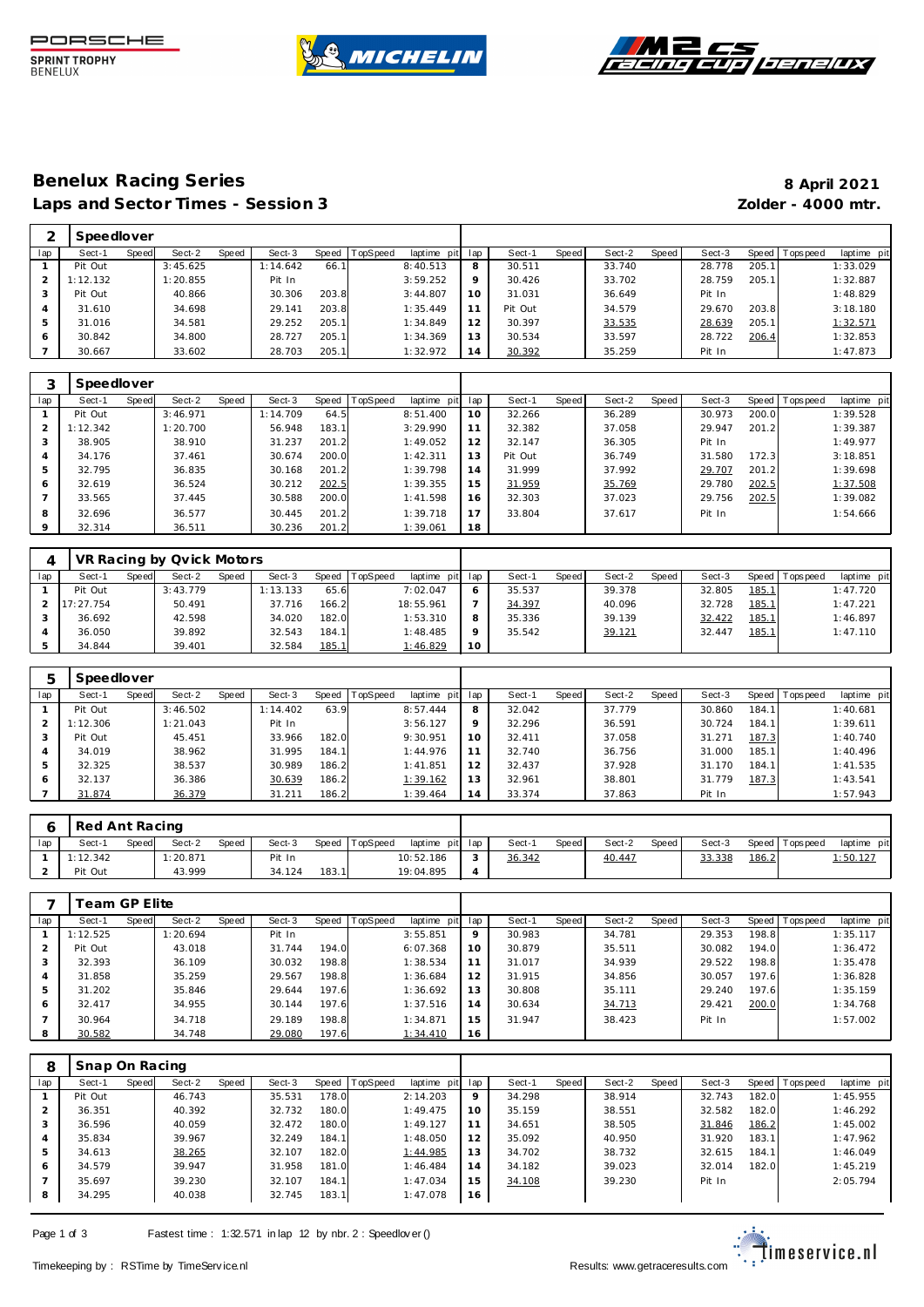





# **Benelux Racing Series 8 April 2021** Laps and Sector Times - Session 3 *Zolder - 4000 mtr.*

|     | JJ Motorsport |       |          |       |          |       |          |             |     |        |              |        |       |        |       |                   |             |
|-----|---------------|-------|----------|-------|----------|-------|----------|-------------|-----|--------|--------------|--------|-------|--------|-------|-------------------|-------------|
| lap | Sect-1        | Speed | Sect-2   | Speed | Sect-3   | Speed | TopSpeed | laptime pit | lap | Sect-1 | <b>Speed</b> | Sect-2 | Speed | Sect-3 |       | Speed   Tops peed | laptime pit |
|     | Pit Out       |       | 3:44.335 |       | 1:13.865 | 63.0  |          | 8:42.552    | 8   | 37.995 |              | 43.231 |       | 35.525 | 164.5 |                   | 1:56.751    |
|     | 1:13.183      |       | 1:20.901 |       | 53.556   | 165.3 |          | 3:27.640    | 9   | 36.992 |              | 44.046 |       | 35.490 | 165.3 |                   | 1:56.528    |
| 3   | 35.161        |       | 39.674   |       | Pit In   |       |          | 1:55.194    | 10  | 36.926 |              | 43.220 |       | 37.194 | 158.8 |                   | 1:57.340    |
| 4   | Pit Out       |       | 45.674   |       | 36.461   | 161.2 |          | 7:37.233    | 11  | 38.787 |              | 43.134 |       | 35.507 | 165.3 |                   | 1:57.428    |
| 5   | 38.040        |       | 47.825   |       | 36.126   | 164.5 |          | 2:01.991    | 12  | 37.131 |              | 44.342 |       | 34.888 | 165.3 |                   | 1:56.361    |
| 6   | 38.620        |       | 45.646   |       | 36.122   | 163.6 |          | 2:00.388    | 13  | 36.892 |              | 42.244 |       | 34.748 | 166.2 |                   | 1:53.884    |
|     | 38.170        |       | 44.347   |       | 35.934   | 163.6 |          | 1:58.451    | 14  | 36.529 |              | 42.060 |       | Pit In |       |                   | 2:10.650    |

| 10  |         | Motorsport |        |       |        |       |          |             |         |        |       |        |       |        |       |                 |             |
|-----|---------|------------|--------|-------|--------|-------|----------|-------------|---------|--------|-------|--------|-------|--------|-------|-----------------|-------------|
| lap | Sect-1  | Speed      | Sect-2 | Speed | Sect-3 | Speed | TopSpeed | laptime pit | lap     | Sect-1 | Speed | Sect-2 | Speed | Sect-3 |       | Speed Tops peed | laptime pit |
|     | Pit Out |            | 47.293 |       | 35.445 | 177.0 |          | 2:17.914    | $\circ$ | 33.128 |       | 38.000 |       | 32.073 | 185.1 |                 | 1:43.201    |
|     | 38.361  |            | 41.627 |       | 33.299 | 182.0 |          | 1:53.287    | 10      | 32.997 |       | 37.277 |       | 31.637 | 184.1 |                 | 1:41.911    |
|     | 35.250  |            | 39.372 |       | 32.361 | 183.1 |          | 1:46.983    |         | 33.071 |       | 38.582 |       | 31.764 | 184.1 |                 | 1:43.417    |
| 4   | 34.296  |            | 39.260 |       | 32.549 | 182.0 |          | 1:46.105    | 12      | 33.246 |       | 38.423 |       | 31.717 | 184.1 |                 | 1:43.386    |
| 5   | 33.716  |            | 38.248 |       | 31.736 | 184.1 |          | 1:43.700    | 13      | 33.481 |       | 38.263 |       | 32.913 | 184.1 |                 | 1:44.657    |
| 6   | 33.626  |            | 39.095 |       | 31.946 | 184.1 |          | 1:44.667    | 14      | 33.595 |       | 38.133 |       | 31.744 | 184.1 |                 | 1:43.472    |
|     | 33.603  |            | 38.117 |       | 31.950 | 184.1 |          | 1:43.670    | 15      | 33.141 |       | 39.328 |       | 31.882 | 184.1 |                 | 1:44.351    |
| -8  | 33.052  |            | 37.618 |       | 31.588 | 184.1 |          | 1:42.258    | 16      | 34.240 |       | 38.967 |       | Pit In |       |                 | 2:09.593    |

|     | AR performance |       |          |       |        |       |          |             |     |        |       |        |       |        |       |            |             |
|-----|----------------|-------|----------|-------|--------|-------|----------|-------------|-----|--------|-------|--------|-------|--------|-------|------------|-------------|
| lap | Sect-1         | Speed | Sect-2   | Speed | Sect-3 | Speed | TopSpeed | laptime pit | lap | Sect-1 | Speed | Sect-2 | Speed | Sect-3 | Speed | T ops peed | laptime pit |
|     | 1:13.185       |       | 1:20.788 |       | 53.231 | 178.0 |          | 3:27.204    | 8   | 33.153 |       | 36.779 |       | 31.183 | 185.1 |            | 1: 41.115   |
|     | 36.807         |       | 39.753   |       | 32.280 | 184.1 |          | 1:48.840    | 9   | 32.913 |       | 36.761 |       | 31.320 | 185.1 |            | 1:40.994    |
|     | 33.231         |       | 37.543   |       | 31.723 | 186.2 |          | 1:42.497    | 10  | 32.981 |       | 38.885 |       | 32.322 | 187.3 |            | 1:44.188    |
|     | 32.952         |       | 36.867   |       | 31.665 | 183.1 |          | 1:41.484    | 11  | 32.812 |       | 36.529 |       | 30.836 | 187.3 |            | 1:40.177    |
| 5   | 33.124         |       | 36.955   |       | 31.482 | 185.1 |          | 1: 41.561   | 12  | 32.760 |       | 36.286 |       | 31.269 | 186.2 |            | 1:40.315    |
| 6   | 32.875         |       | 36.876   |       | 31.787 | 188.4 |          | 1:41.538    | 13  | 32.941 |       | 36.616 |       | Pit In |       |            | 2:11.676    |
|     | 3:38.234       |       | 37.355   |       | 32.815 | 187.3 |          | 4:48.404    | 14  |        |       |        |       |        |       |            |             |

| 12            |          | AR performance<br>Speed   TopSpeed |          |       |          |       |  |             |         |        |              |        |       |              |       |                   |             |
|---------------|----------|------------------------------------|----------|-------|----------|-------|--|-------------|---------|--------|--------------|--------|-------|--------------|-------|-------------------|-------------|
| lap           | Sect-1   | Speed                              | Sect-2   | Speed | Sect-3   |       |  | laptime pit | lap     | Sect-1 | <b>Speed</b> | Sect-2 | Speed | Sect-3       |       | Speed   Tops peed | laptime pit |
|               | Pit Out  |                                    | 3:44.889 |       | 1:14.109 | 68.9  |  | 9:30.134    | $\circ$ | 33.632 |              | 38.018 |       | 32.773       | 192.9 |                   | 1:44.423    |
| $\mathcal{P}$ | 1:13.169 |                                    | 1:21.597 |       | 59.719   | 151.4 |  | 3:34.485    | 10      | 33.544 |              | 39.604 |       | 31.870       | 189.5 |                   | 1:45.018    |
|               | 39.949   |                                    | 42.991   |       | 34.208   | 185.1 |  | 1:57.148    | 11      | 33.323 |              | 37.470 |       | 31.533       | 191.7 |                   | 1:42.326    |
| 4             | 36.112   |                                    | 40.320   |       | 33.187   | 188.4 |  | 1:49.619    | 12      | 33.417 |              | 37.734 |       | 31.326       | 192.9 |                   | 1:42.477    |
| 5             | 34.629   |                                    | 40.405   |       | 32.360   | 192.9 |  | 1:47.394    | 13      | 33.042 |              | 37.552 |       | 31.000       | 194.0 |                   | 1:41.594    |
| 6             | 34.986   |                                    | 41.204   |       | 32.457   | 188.4 |  | 1:48.647    | 14      | 33.984 |              | 37.992 |       | 33.375       | 190.6 |                   | 1:45.351    |
|               | 34.913   |                                    | 38.604   |       | 31.755   | 191.7 |  | 1:45.272    | 15      | 33.274 |              | 37.323 |       | 32.7<br>.118 | 183.1 |                   | 1:42.715    |
| 8             | 34.388   |                                    | 38.088   |       | 31.744   | 192.9 |  | 1:44.220    | 16      | 37.607 |              | 41.992 |       | Pit In       |       |                   | 2:07.418    |

| 14             | JW Raceservice |       |          |       |        |       |          |             |     |        |       |        |       |        |       |                   |             |
|----------------|----------------|-------|----------|-------|--------|-------|----------|-------------|-----|--------|-------|--------|-------|--------|-------|-------------------|-------------|
| lap            | Sect-1         | Speed | Sect-2   | Speed | Sect-3 | Speed | TopSpeed | laptime pit | lap | Sect-1 | Speed | Sect-2 | Speed | Sect-3 |       | Speed   Tops peed | laptime pit |
|                | 1:12.725       |       | 1:20.583 |       | 55.488 | 133.9 |          | 3:28.796    | 10  | 30.761 |       | 34.970 |       | 29.341 | 206.4 |                   | 1:35.072    |
|                | 42.941         |       | 45.193   |       | 31.774 | 202.5 |          | 1:59.908    | 11  | 31.118 |       | 35.224 |       | 29.201 | 205.1 |                   | 1:35.543    |
| 3              | 33.325         |       | 37.113   |       | 29.799 | 205.1 |          | 1:40.237    | 12  | 30.463 |       | 34.433 |       | 28.722 | 205.1 |                   | 1:33.618    |
| $\overline{4}$ | 31.758         |       | 36.122   |       | 29.241 | 206.4 |          | 1:37.121    | 13  | 31.481 |       | 36.025 |       | 31.269 | 201.2 |                   | 1:38.775    |
| 5              | 31.506         |       | 35.507   |       | 29.511 | 205.1 |          | 1:36.524    | 14  | 30.830 |       | 34.857 |       | 28.696 | 207.7 |                   | 1:34.383    |
| 6              | 32.955         |       | 36.238   |       | Pit In |       |          | 1:49.771    | 15  | 30.587 |       | 37.150 |       | 29.026 | 205.1 |                   | 1:36.763    |
|                | Pit Out        |       | 35.673   |       | 29.404 | 203.8 |          | 3:00.844    | 16  | 31.004 |       | 34.789 |       | 28.876 | 206.4 |                   | 1:34.669    |
| 8              | 31.211         |       | 35.410   |       | 29.137 | 206.4 |          | 1:35.758    | 17  | 37.665 |       | 45.455 |       | 32.190 | 196.4 |                   | 1:55.310    |
| $\circ$        | 30.431         |       | 35.450   |       | 28.990 | 205.1 |          | 1:34.871    | 18  | 37.802 |       | 43.768 |       | Pit In |       |                   | 2:15.523    |

| 15  |         | <b>BMS Motorsport</b> |        |       |        |       |          |             |         |        |       |        |       |        |         |           |             |
|-----|---------|-----------------------|--------|-------|--------|-------|----------|-------------|---------|--------|-------|--------|-------|--------|---------|-----------|-------------|
| lap | Sect-1  | Speed                 | Sect-2 | Speed | Sect-3 | Speed | TopSpeed | laptime pit | lap     | Sect-1 | Speed | Sect-2 | Speed | Sect-3 | Speed I | Tops peed | laptime pit |
|     | Pit Out |                       | 47.900 |       | 36.125 | 182.0 |          | 2:13.779    | 8       | 36.182 |       | 40.406 |       | 33.522 | 184.1   |           | 1:50.110    |
|     | 40.054  |                       | 44.928 |       | 35.717 | 184.1 |          | 2:00.699    | $\circ$ | 36.201 |       | 40.613 |       | 33.149 | 187.3   |           | 1:49.963    |
|     | 39.071  |                       | 43.423 |       | Pit In |       |          | 2:09.761    | 10      | 35.652 |       | 41.144 |       | 34.811 | 183.1   |           | 1:51.607    |
| 4   | Pit Out |                       | 42.260 |       | 34.665 | 182.0 |          | 3:34.193    | 11      | 36.119 |       | 40.122 |       | 33.156 | 186.2   |           | 1:49.397    |
| 5   | 36.846  |                       | 40.882 |       | 33.762 | 186.2 |          | 1:51.490    | 12      | 35.940 |       | 40.021 |       | 33.571 | 190.6   |           | 1:49.532    |
| 6   | 37.048  |                       | 41.606 |       | 33.651 | 184.1 |          | 1:52.305    | 13      | 37.316 |       | 44.768 |       | 35.318 | 184.1   |           | 1:57.402    |
|     | 36.723  |                       | 40.544 |       | 33.636 | 185.1 |          | 1:50.903    | 14      | 37.026 |       | 41.452 |       | Pit In |         |           | 2:05.857    |